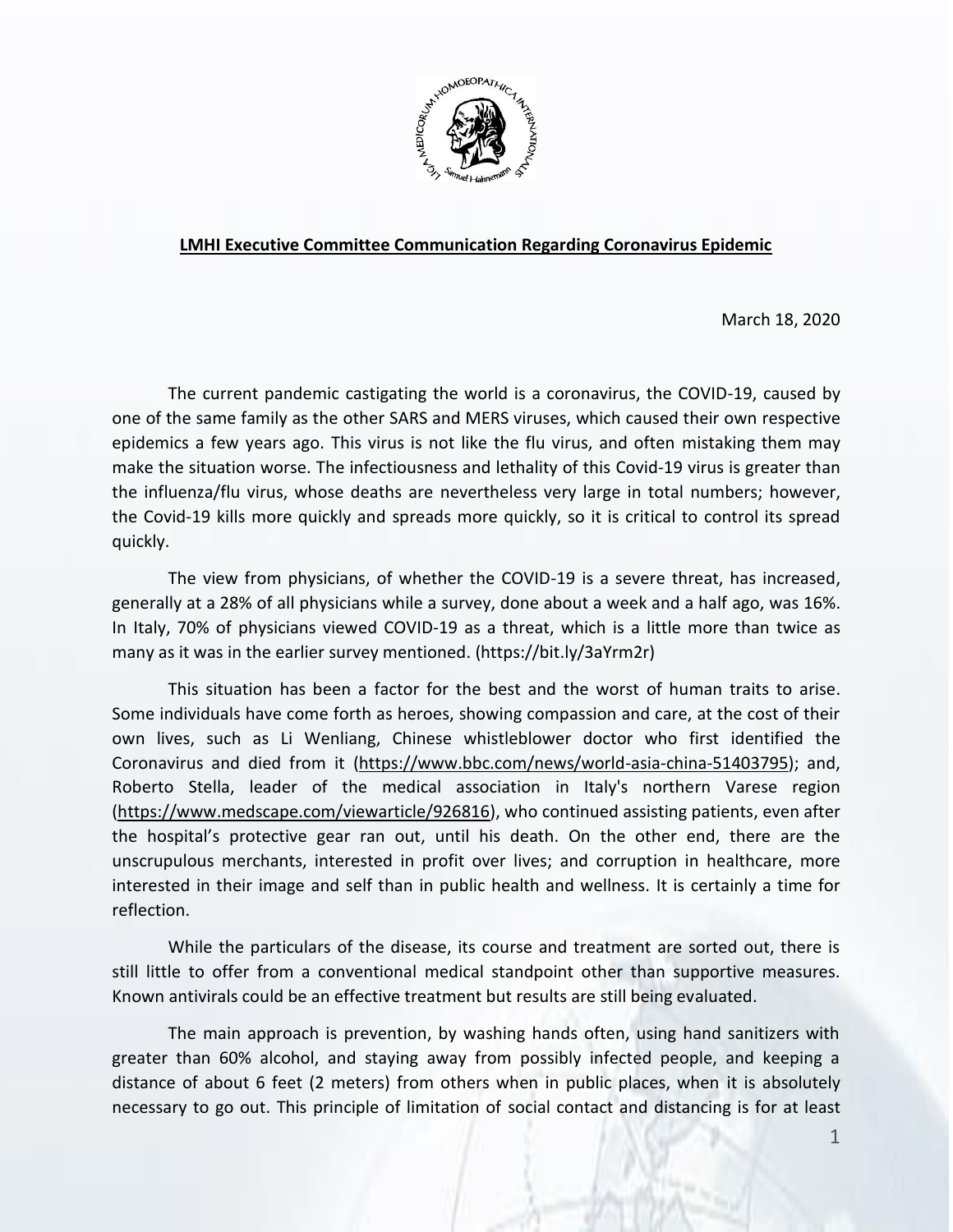three to four weeks and could be longer. Such protocols are being proposed by the WHO (World Health Organization) and the CDC (Center for Disease Control) in the USA, and other national health organizations and local authorities from around the world.

People who are sick, with: sore throat; dry, rough, cough; general achiness and weakness; fever; and difficulty breathing, should stay home and call their physician or local hospital for assistance. They should wear a face mask, and when coughing should do so into a tissue, or the crux of their elbow to avoid spreading the virus; should drink plenty of fluids.

Communities, such as those in South Korea, Singapore and Shanghai, have been able to contain their Covid-19 deaths, by limiting social contact, to around 1%, the while world's average ranges between almost 4% to 10% of deaths from infection from Covid-19.

Almost all deaths are from people above their sixth decade of life, particularly those with chronic medical conditions such as diabetes, respiratory, cardiovascular diseases, and immunological problems. The most severe problem being respiratory difficulties, usually due pulmonary fibrosis and respiratory failure. Otherwise, most other people develop mild to moderate symptoms common to most viral infections. Young people may not be concerned about their susceptibility, but they may contaminate older people, even within their own family, with regrettable consequences.

Some sources predict that in the course of the subsequent months, perhaps a year, about 60% of the population will end up getting a Covid-19 infection, and there could be the development of immunity. But how this epidemic unfolds is anyone's guess.

With the significant limitations with conventional approaches, in cost and availability, homeopathic medicine can be an important way to address epidemics, if only the evidence was considered judiciously by unbiased scientists. It is truly sad that a system of medicine that had been proven by the test of time, experience, and solid data is neglected, to the detriment of the public, because of obstinate adherence to an intransigent materialistic and biased theory, when there is plenty of evidence to validate homeopathy. It is a very cost effective and efficient way to treat the public, without discarding conventional approaches; the best of both paradigms could be a powerful approach to planetary health and wellness.

Homeopathy is a holistic therapy based on the individualized treatment of the patient using small amount of substances capable of producing, in larger dosages, the same particular symptoms of the person's constitutional makeup. Therefore, the best prophylaxis for any disease is that before any symptoms, people should resort to personalized treatment of their own life imbalance.

However, since its inception, homeopathy has been used for epidemics, and it is because of these early successes that homeopathy gained prominence. This experience has been repeated and confirmed through two centuries of homeopathy's use. (Bradford, 1895; Saine, 2019; CCRH, 2020)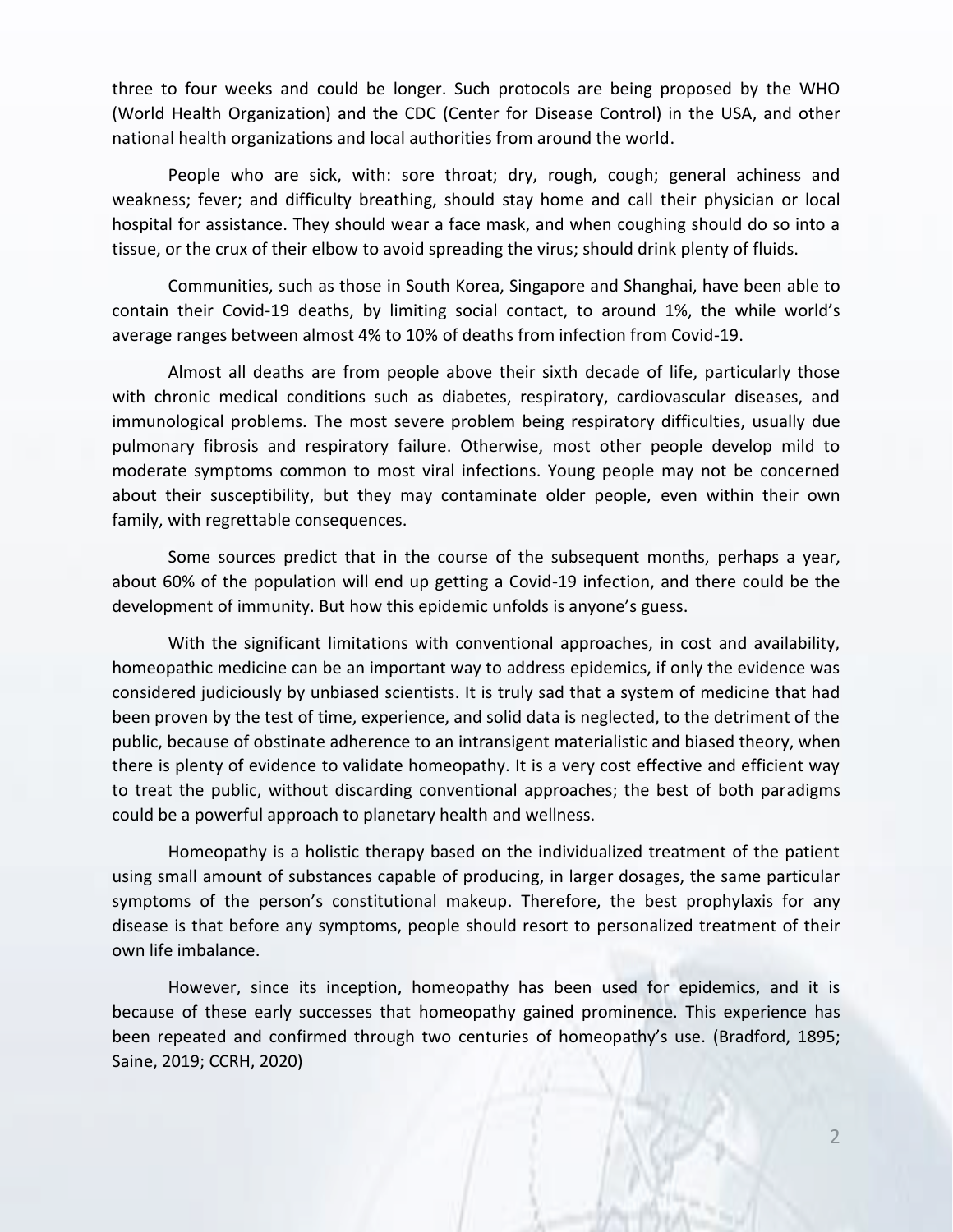A relatively recent, large-scale, study involving hundreds of thousands of patients, in Cuba, affected by the recurrent leptospirosis epidemic, were successfully treated for prevention with a homeopathic medicine from the infectious agent. Those preparations produced from the infectious agents, similar to the nature of vaccines but at much lower concentrations, are called "nosodes." There is more work on the use of nosodes in epidemics. (Bracho, et al. 2010)

Though there are indications that some homeopathic medicines are often found to correspond to the symptoms of patients affected by the Covid-19, it is always important to approach each case without preconceptions in order to find the medicine most suited for the patients' symptoms. If a particular medicine appears repeatedly in a set of cases, and is also found useful clinically, that particular medicine can be called the "Genus epidemicus" and can be used as a preventive medicine. So far, considering experiences from colleagues in China, Italy, India, France, Austria, Netherland and Germany; the following drugs have been found useful.

**Early stage**: Gelsemium, Bryonia alba, Ferrum Phos, Eupatorium Perf., Bellad., Ars. **Later stage**: Arsenicum Album, Phosphorus, Antim Tart, Stannum Met.

We review here the list of some medicines with indications considered clinically useful by Dr Renzo Galassi, from Italy. In addition, the CCRH (Central Council for Research in Homeopathy), under the Ministry of AYUSH, Govt. of India, has declared Ars Alb 30 as Genus epidemicus, for that country, which is being distributed by the public as well private clinics to the public. Dr. Alok Pareek, LMHI Past President, adds this practical hint about Ars Alb: *"Arsenicum album has to be considered as the first remedy in many cass. It covers the Acute stage of viral symptoms very well as well as the mental state of panic associated with the outbreak of any such epidemic. The remedy covers the mental fear and anxiety in the community."*

Dr Aditya Kasariyans, from Iran, in collaboration with Dr Rajan Sankaran, and Dr. Emma Pistelli, from Pistoia, a collegue of his from the Lycopodium Group - Homeopathia Europea, have been using Camphora 1000CH, as it may correspond to advanced stages. This observation is still not yet corroborated sufficiently, though a homeopathic physician from the USA, Dr. Peter Prociuk, has reported a case of serious viral infection, not yet confirmed as Covid-19, that responded to Camphora.

Further data about the outcome of this intervention is yet to come, and systematic steps are being taken to gather concrete clinical outcomes data. We intend to update this information as we received it from other NVPs (National Vice Presidents), the national representatives to the LMHI. Therefore, we request all NVPs and every Homoeopathic institution to share your experience with us, we will be compiling the information and share with the homoeopathic community.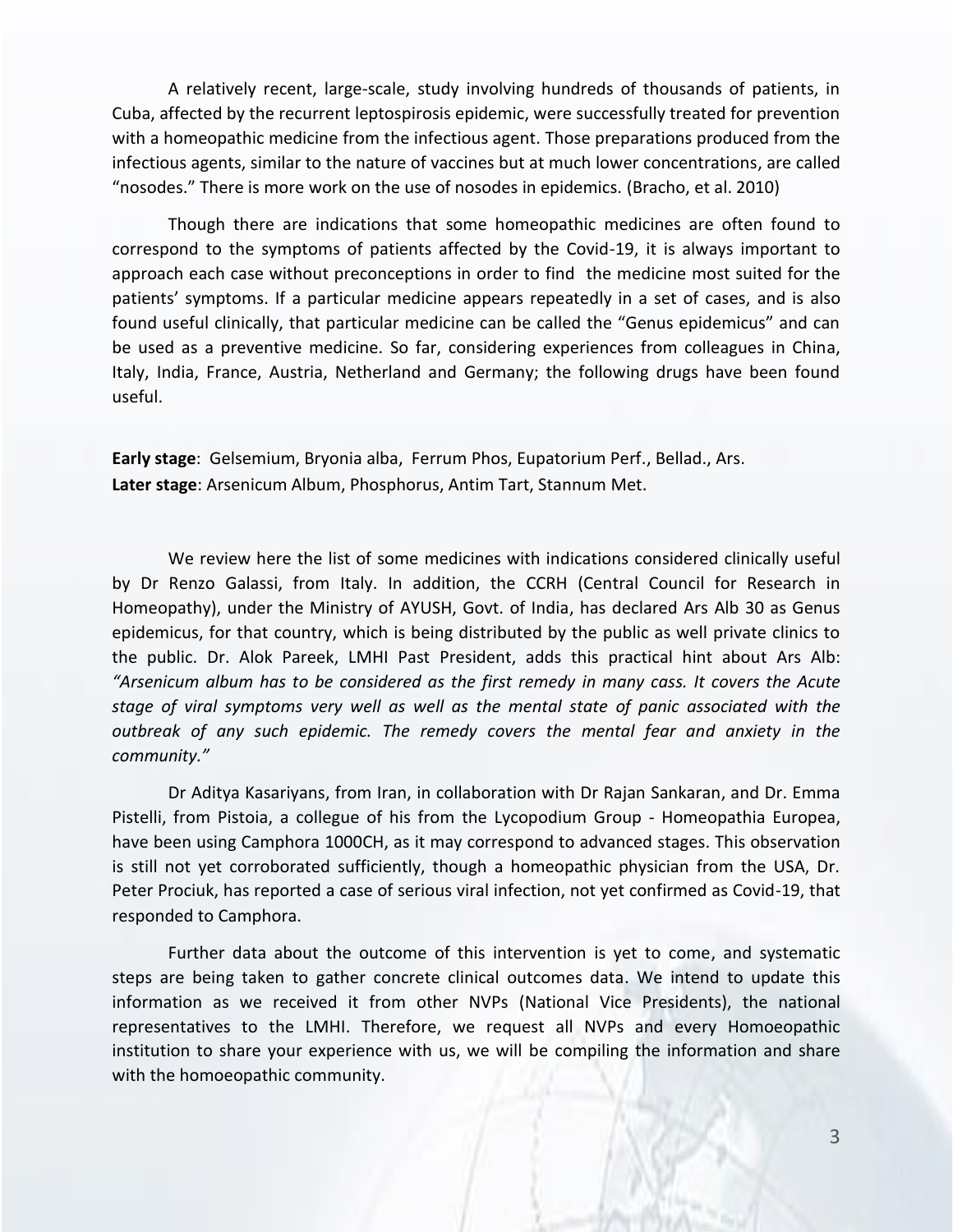# *A Few hints coming from the daily practice and information collected during the pandemic of Covid -19.*

# *Dr. Renzo Galassi*

*These are some observations from the "field" of clinical experience and material found in the early masters of homeopathy who faced several epidemics, including the well-known Spanish flu.* 

*For what has been seen until now, from our clinical point of view, the pandemic has to be divided and distinguished in two phases.* 

*A) The first phase is very similar to the common influenza and for a fast reference I have extracted from our Materia Medica the symptoms of the remedies that occur more frequently in the patients. As we wait for a more accurate reports from colleagues studying clinical cases around the world, it can be useful to fix in our memory the symptoms of the following remedies that, until now, are considered the most useful and could be of some help to relieve the disease in a few days, particularly in patients who are under chronic homeopathic treatment. I write the remedies in order of importance and frequency of utilization. Bry., Gels., Ferr. Phos., Bellad., Eupat. Perf., Nux vom., Acon., Ars.*

## **Bryonia alba**

Dryness of throat ; dry and raw, on empty swallowing. A sort of scraping and roughness in the throat posteriorly. Pain and difficulty on swallowing, as if a hard body was in throat. Tickling in larynx.

Respiration: impeded; quick and deep, without motion of the ribs; better in cold air and from drinking cold water. Impeded, during violent motion. Sighing inspiration.

Frequent desire to take a full inspiration, which, however, cannot be done in consequence of a feeling as if there was something should expand but would not, as though the lungs *will not expand* sufficiently.

Hacking, dry cough from the upper part of trachea. Dry cough with sticking pain under the sternum; as if coming from the stomach; with a crawling and tickling in pit of stomach. Dry, spasmodic, after eating and drinking, sometimes with vomiting of food.

Sensation as if the head and chest would fly to pieces on coughing. *Bursting headache. Stitching in sides of chest during cough.*

Constriction of chest; feeling the need of breathing deeply; when attempting to breathe deeply, pain in chest.

Stitch in upper part of chest, through the shoulders, on inspiring.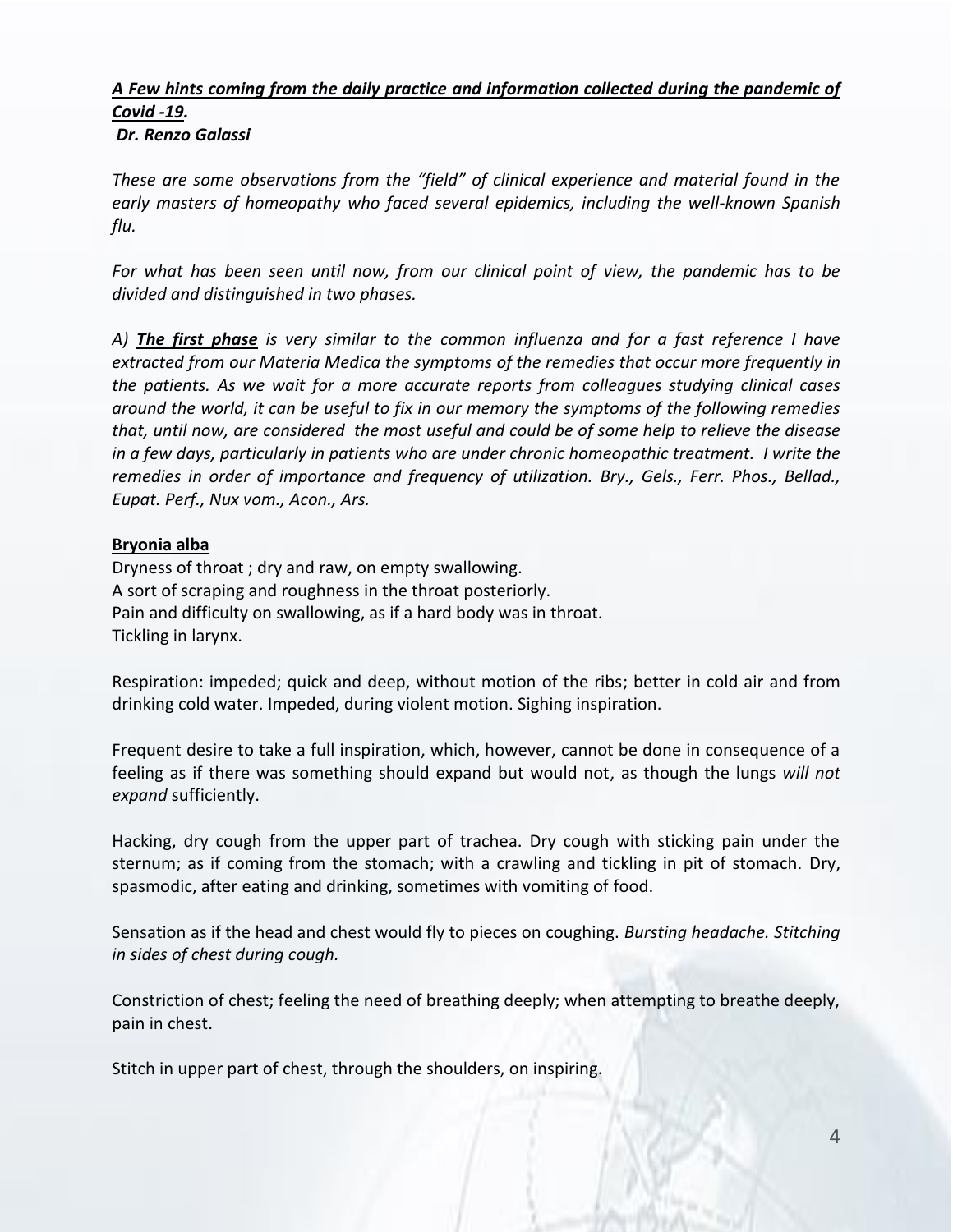Great thirst, desire for large quantities of cold water; also for warm drinks, which relieve.

< (agg) Motion, of eyes; walking; exertion; ascending stairs; rising; stooping.

#### **Gelsemium sempervirens**

Influenza adds more of severe occipital headache, dull, heavy, deep-seated aching in the back and limbs or bruised soreness all over as though he had been pounded. No other remedy has cured more cases of la grippe or endemic or epidemic influenza.

Fauces dry, burning, irritated, sore. Throat feels as if filled up; tonsils inflamed, swollen, mostly in or beginning in the right.

Swallowing causes shooting in the ear.

Thirst absent or slight.

Cough from tickling or roughness of the fauces; hoarse; rawness and soreness of the chest; coryza; bronchial catarrh. Croupy cough.

Yawning, chilly. Chilliness, languid aching in back and limbs; sense of fatigue, desires to avoid all muscular exertion; every afternoon, 4 to 5 p.m.

Chills begin in the hands; chills running up the back; hands and feet cold.

Wants to lie still.

The Gelsemium case never manifests the agonized fear and tossing about or the excessive thirst and full, bounding pulse of Aconite. The face is more of a dusky red than in Aconite and there are periods of drowsiness which indicate the prostration and sluggish circulation which are ever present in the Gelsemium case.

*I* want to underline the following remedy, Ferrum Phos., often overlooked, that is very useful *and especially when we find the last symptom I wrote, that is an important clinical observation done by Harvey Farrington, son of Ernest and that can guide us in the prescription instead of Gelsemium, Belladona or Aconite.*

## **Ferrum Phosphoricum**

Worse: NIGHT; morning; cold; touch; jar; motion; while standing.

Better: cold applications; warmth; gentle motion: while lying down.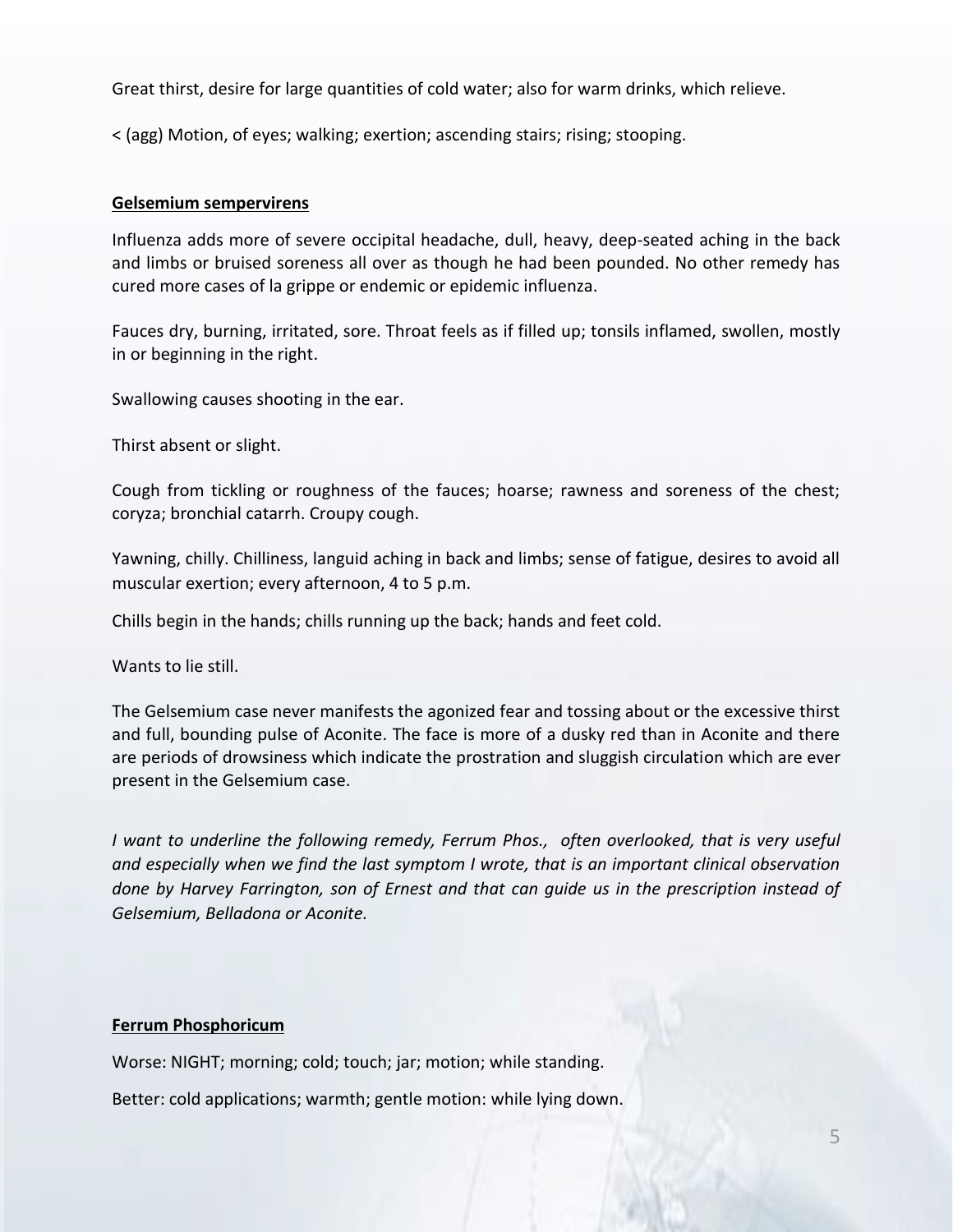The outstanding features of Ferrum phos. are passive congestions; inflammations; fever or pains and anaemia with red face. Like Belladonna and Aconite, it is indicated in the first stage of inflammatory processes before exudation has taken place, but its action is of longer duration than that of these two remedies

The acute phase, with more or less sudden onset, high temperature, flushing of the face, congestion, active inflammation.

The right side is principally affected, again reminding us of Belladonna. Violent congestive headache on the right side of the head.

The general aggravations as to time occur at night and in the morning. Rheumatic pains, fever and cough are worse at night.

The Ferrum phos. patient feels the cold severely, especially on top of the head and in the back. Headache, neuralgia, lameness and stiffness of the neck and shoulders or in the small of the back are induced by sitting in a draft of cold air.

The cough is worse from cold and in the open air unless the weather is warm.

Conversely, warmth and plenty of covering make the patient comfortable in general. However, his pains are almost invariably better from cold local applications. This is an important distinction to bear in mind for amelioration of painful symptoms from heat is common to many remedies. This modality places Ferrum phos. in a small group, and as a consequence, becomes a strong characteristic. The desire to lie down is not entirely due to weakness. The Ferrum phos. patient is worse while standing.

The Ferrum phos. subject is aggravated by effort of exertion. Active motion increases his sufferings, especially those of inflamed parts. But gentle or slow motion often relieves.

More important, however, is a tendency to *loquacity and mirth*. Patients coming down with influenza or capillary bronchitis with red face and high fever**. They** *joke, laugh and chatter as though they were not ill.* But the fever and red face give ample evidence of the beginning of a serious condition. They keep up a constant stream of conversation, but it is not the vehement loquacity of such remedies as Belladonna.

### **Belladonna**

Constant urging and desire to swallow; seemed as if he would choke if he did not swallow.

During deglutition, feeling in the throat as if it were too narrow, or drawn together, as if nothing would pass properly.

Pharynx as if excoriated; scraping; sensation of enlargement with dryness and burning; bright redness or bright and yellowish redness of fauces.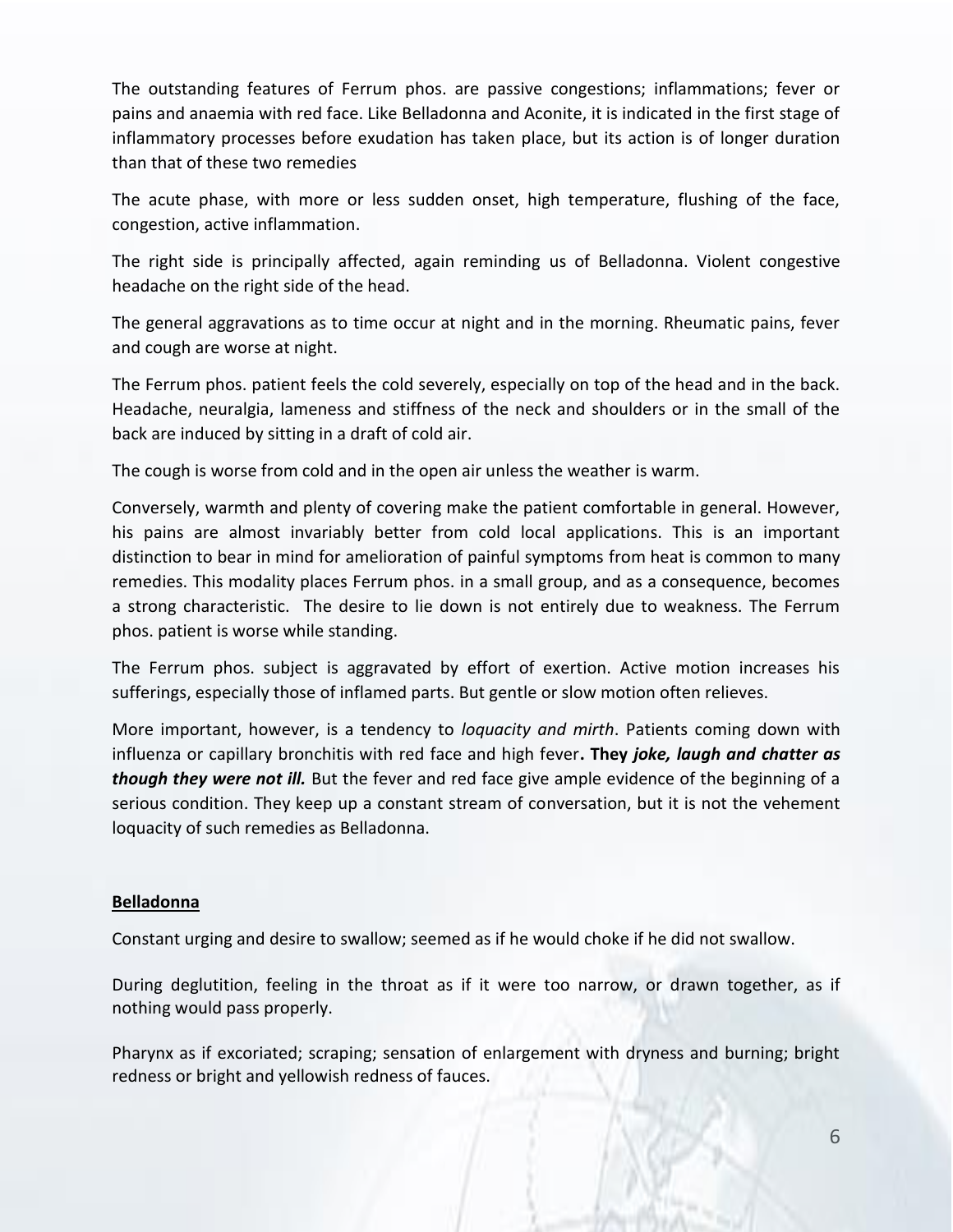Dry cough: from dryness of larynx; from tickling itching in back part of the top of larynx, evening, after lying down in bed; from sensation of a foreign body in larynx, or constriction. Extremely painful to touch.

Attack of coughing, as if one had inhaled dust; wakens at night; mucous expectoration.

Sensation as if something were in the pit of stomach, which excites cough. Barking cough, waking suddenly, 11 p. m.; face fiery red; crying with cough. The attack consists of a few dry coughs in a rough, hollow, barking sound, preceded by cy crying and often followed by sneezing.

Internal chill, with external burning heat.

Chill and heat alternating.

Internal heat, with anxiety and restlessness. Heat of forehead,; of head, with redness of face and delirium.

Heat predominates; averse to uncovering.

Sweat on the covered parts; with or immediately after the heat, mostly in face.

### **Eupatorium perfoliatum**

The common name, "Boneset", is well chosen. Aching in the bones as if they were broken is the central feature of the drug, for it occurs in practically every case where Eupatorium is indicated. The more prominent this symptom, the more likely is Eupatorium to be the remedy. With these bone pains there is marked bruised soreness of the softer tissues.

Pains: ACHING IN THE BONES AS IF BROKEN; BRUISED SORENESS. THIRST.

Worse: morning; cold; cold air; motion; odor of food.

Better: warmth; perspiration.

Painful soreness of eyeballs. Fauces sore. Loss of appetite. Thirst for cold water.

After drinking cold water : shuddering. ; vomiting bile. After eating : violent distressing pains ; no ease until all is vomited.

Vomiting ; as the chill passes off, or between chill and fever.

Difficulty of breathing, attended with perspiration, anxious countenance, sleepiness.

Great oppression of the chest ; a full breath hurts, ; rattling on chest.

Dyspnoea, with hard, dry cough.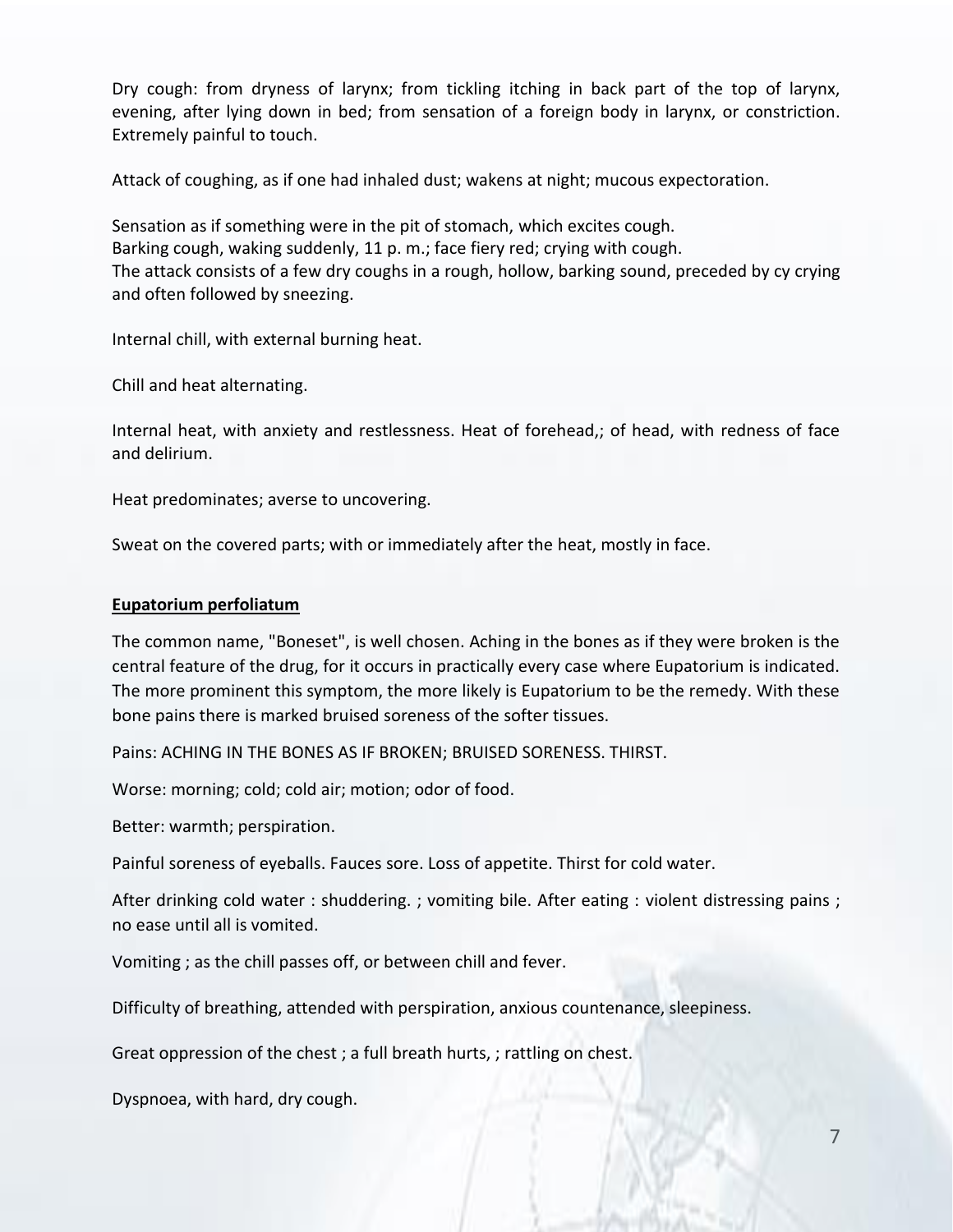Must lie with head and shoulders high.

Rough, scraping cough, chest sore ; must support it with the hands ; flushed face, tearful eyes.

Intense aching in limbs, as if the bones were broken ; back and limbs ache, as if broken.

Pains all over ; left ankle, hip, shoulder ; pains come instantly and go away as quickly.

### **Nux Vomica**

Cough dry, fatiguing, from titillation in hard palate and larynx; worse after midnight and early in the morning; causing pain in the stomach and soreness in the abdominal walls; worse after eating. Cough causes bursting headache and *bruised feeling in abdominal muscles.*

Cough worse from mental effort ; ascending ; cold ; exertion; on awakening ; from tobacco ; drinking, eating from beer ; better from warm drinks.

*Chill* : evening and night in bed till morning ; worse when moving and from drinking with hot face ; alternating with heat.

Irritability increased with the symptoms.

## **B) Remedies for the second phase of the disease.**

*It is difficult to have a detailed report about this phase because most of the patients in this condition are hospitalized. We can say that if we can follow our patients with Homeopathy from the beginning and they are not in very poor health condition, they will tend to improve and heal during the first phase. (We are waiting for further information about the more or less accuracy of this statement).* 

*Anyway, in the case we need to see patients with the evolution of the influenza in a more severe respiratory disease, don't forget to study in order of importance: Phosphorus, Arsenic. Alb, Hepar Sulphur, Ant. Tart., Kali carb., Puls., Silicea and Sulph. In very severe cases Opium and Carb. Veget.*

*A special mention has to be done for Stannum met., especially in old patients with former diseases of lungs and Kalium Iodatum for its similarity with the interstitial pneumonia typical of covid-19 epidemic.*

### **Stannum metallicum**

Disposition to take a deep breath; causing a feeling of lightness.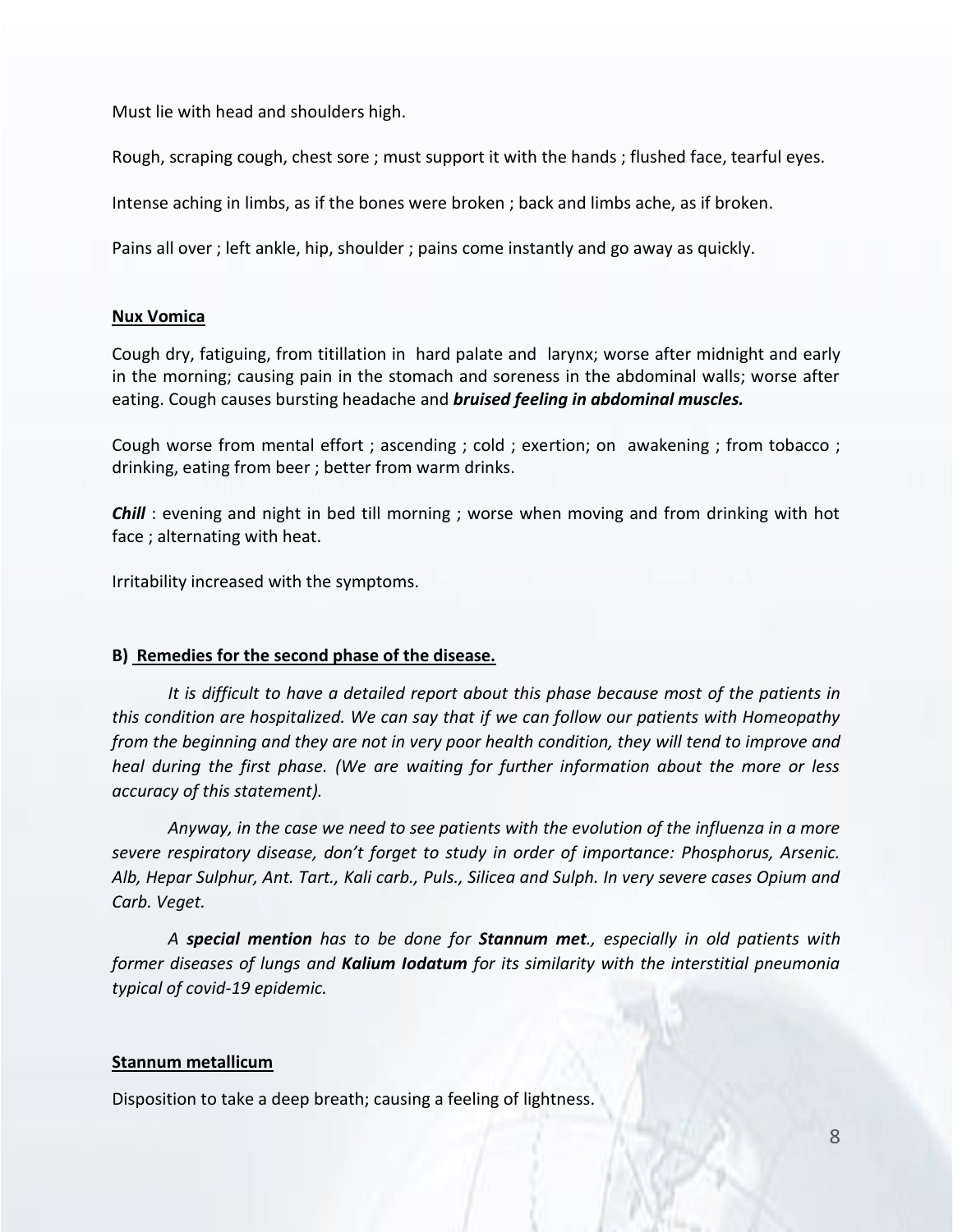Evening dyspnoea ; must loosen the clothing.

Crowing, snorting respiration.

Oppressed breathing, from every movement, when lying down and in the evening.

Cough. Dry, evening in bed ; concussive, in paroxysms of three coughs ; caused by mucus in chest, and by stitches and dryness in trachea ;

Cough caused by talking, singing, laughing, lying on (right) side and from drinking anything warm.

Tension across upper part of chest, with emptiness in lower.

Chest so weak he cannot talk; empty feeling in chest.

Chill: 10 a.m., finger-tips numb, or in the evening over the back ; only on head, with thirst; slight, but with chattering teeth, as from convulsion of masseter muscles.

#### **Kalium Iodatum.**

*Some caution may need to be taken with this remedy, because its symptoms are mainly based on toxicological and clinical symptoms; however, that is the case with other medicines in the homeopathic materia medica, such as Belladona. On the other hand, it also has more than 150 years of successful use in clinical practice.*

Suffocative cough, larynx swollen.

Cough dry; hawking ; later copious, green sputum.

Stitches through sternum to back, or deep in chest, while walking.

Pneumonia in the beginning when the disease localizes itself; also with so extensive hepatization, as to cause cerebral congestion and serous exudation; face is red, pupils large; urine suppressed; one side as if paralyzed.

Oedema pulmonum, or when the disease localizes itself and infiltrations begin and as a result, *both lungs consolidate*. At first the patient has a very red face, the pupils are more or less dilated, and is drowsy; later the patient grows worse, breathing becomes more heavy and the pupils fail to react to light; stitching pains through the lungs, particularly through the sternum to the back, worse from any motion